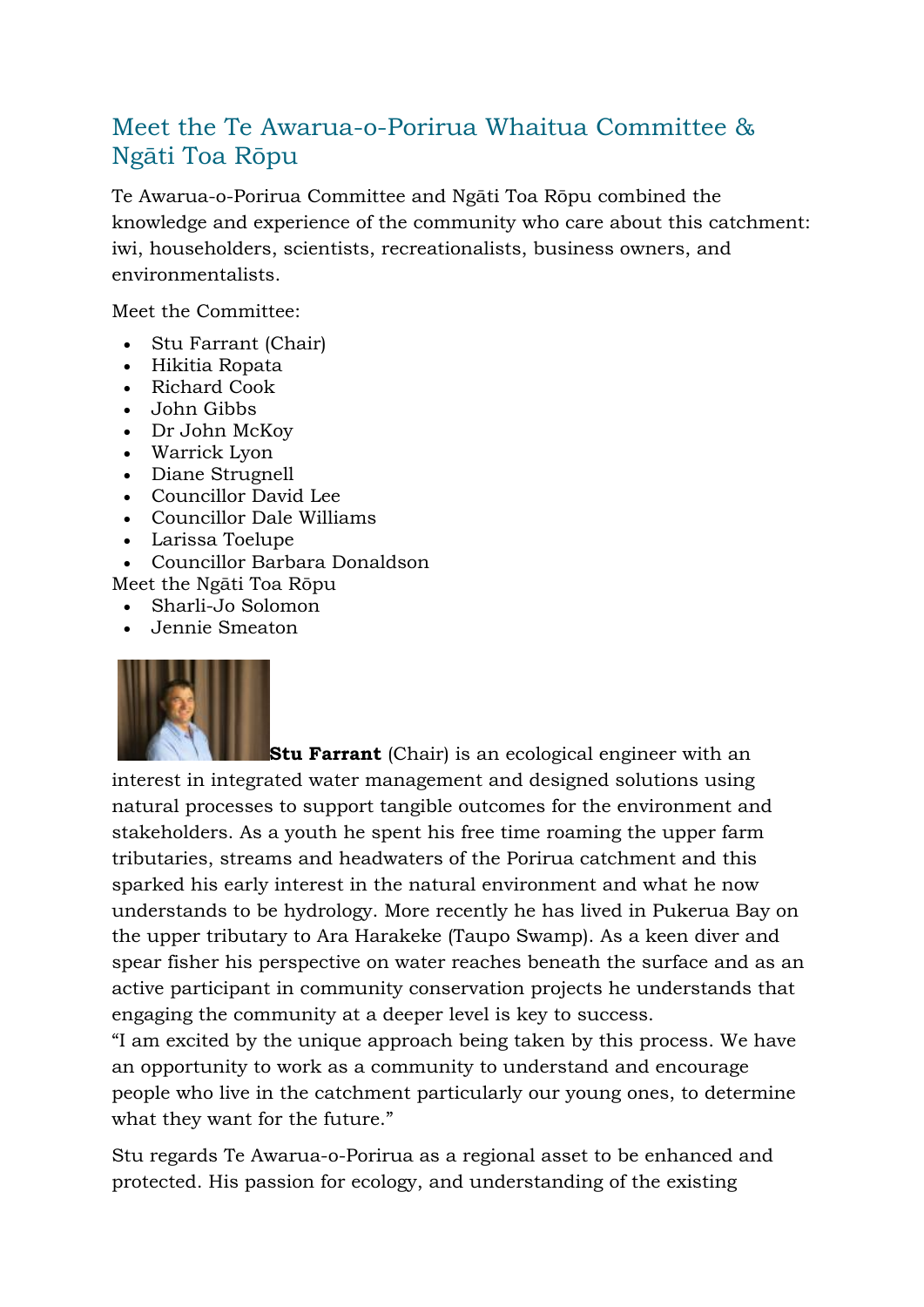demands and pressures on the catchment, will be valuable when it comes to finding a way forward.



**Hikitia Ropata,** Ngāti Toa Rangatira, Ngati Raukawa ki e Tonga, Te Ati Awa ki Whakarongotai, represents Greater Wellington's Te Upoko Taiao (Natural Resources Management Committee) on the Committee. Hikitia has a background in public policy across a range of social, economic and sustainable development areas, including a recent role for Auckland Council managing the Parks and Open Space Policy team.

A passionate advocate for her people and a papakainga shareholder of land in Hongoeka Bay, Hikitia brings with her a keen focus on our role as stewards, guardians and protectors of our land and water. Currently, Hikitia is a Manager in the education sector and lives in Pōneke.



**Richard Cook** has a Bachelor of Forestry Science and has worked in the Australian, Irish and New Zealand Forest Industries for the last 10 years. He is the Southern North Island Branch Manager for PF Olsen Ltd. In this role, Richard and his team work with the Porirua community and its environment. Richard also has experience in retail and dry stock farming.

In his current role and as a member of the Southern North Island Wood Council, Richard is well placed to provide a link between the forest industry, the local community and the environment. "I am an avid believer in productive and sustainable land management to ensure a clean and dynamic environment in the future." Richard says.

Richard steadfastly believes that finding solutions is a two-way street. "Improving the quality of water to a state where the aquatic environment thrives and we can swim safely and harvest healthy seafood, is imperative if future generations are to prosper.

"We need to make the effort to understand the goals methodologies, issues and constraints that people work under to find common ground and an outcome that suits everybody."

John has an in-depth knowledge of the workings of the Te Awarua-o-Porirua catchment and the infrastructure that supports its urban areas. A long-time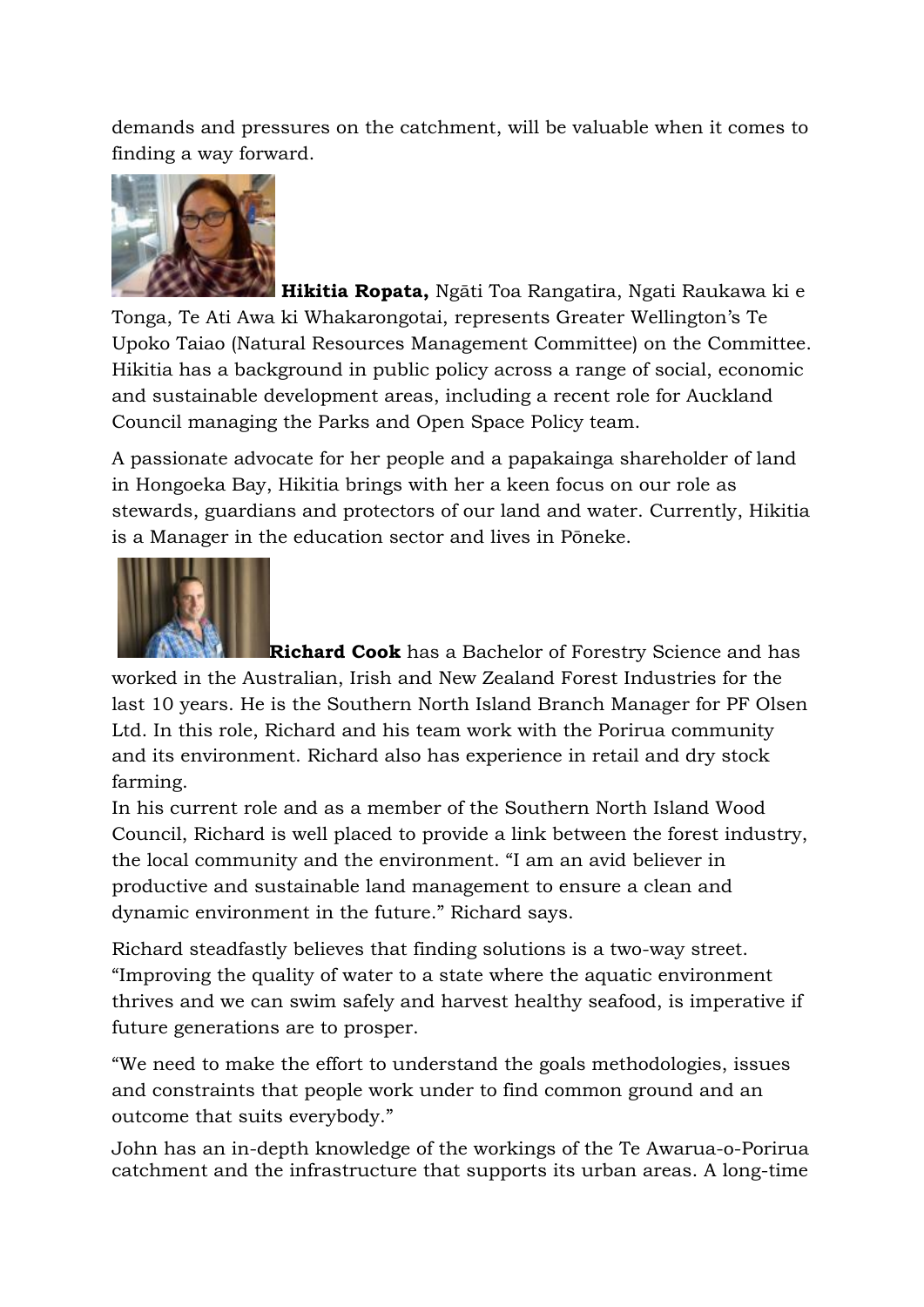resident of Porirua catchment he is a member of Mana Lions Club, Maararoa Conservation Group and Friends of Mana Island. He is also a keen wind surfer, kayaker and whitebaiter and he says that while over the decades he has seen the negative effects of development and land use, he has also seen how the quickly the environment can recover once problems are addressed. "It's wonderful to see the harbour and coast being used and enjoyed and to see the community involved in its protection. Catchments work on gravity so it's always better to solve problems at their source than wait until the downstream effects overwhelm." "Because the Whaitua committee will be working with the three local authorities and will involve the community all the way, it has the potential to influence the way we care for our waterways." John believes the success of the committee will be seen in the way it works with the community to set the agenda, produces tangible measures of progress and communicates how to get things done. "Ultimately we will see the disbanding of the committee when we have finished the Te Awarua-o-Porirua chapter in the Natural Resource Plan," says John.



**John Gibbs** has an indepth knowledge of the workings of the Te Awarua-o-Porirua catchment and the infrastructure that supports its urban areas. A long-time resident of Porirua catchment he is a member of Mana Lions Club, Maararoa Conservation Group and Friends of Mana Island.

He's also a keen wind surfer, kayaker and whitebaiter and says that while over the decades he has seen the negative effects of development and land use, he has also seen how the quickly the environment can recover once problems are addressed.

"It's wonderful to see the harbour and coast being used and enjoyed and to see the community involved in its protection. Catchments work on gravity so it's always better to solve problems at their source than wait until the downstream effects overwhelm."

"Because the Whaitua committee will be working with the three local authorities and will involve the community all the way, it has the potential to influence the way we care for our waterways." John believes the success of the committee will be seen in the way it works with the community to set the agenda, produces tangible measures of progress and communicates how to get things done. "Ultimately we will see the disbanding of the committee when we have finished the Te Awarua-o-Porirua chapter in the Natural Resource Plan," says John.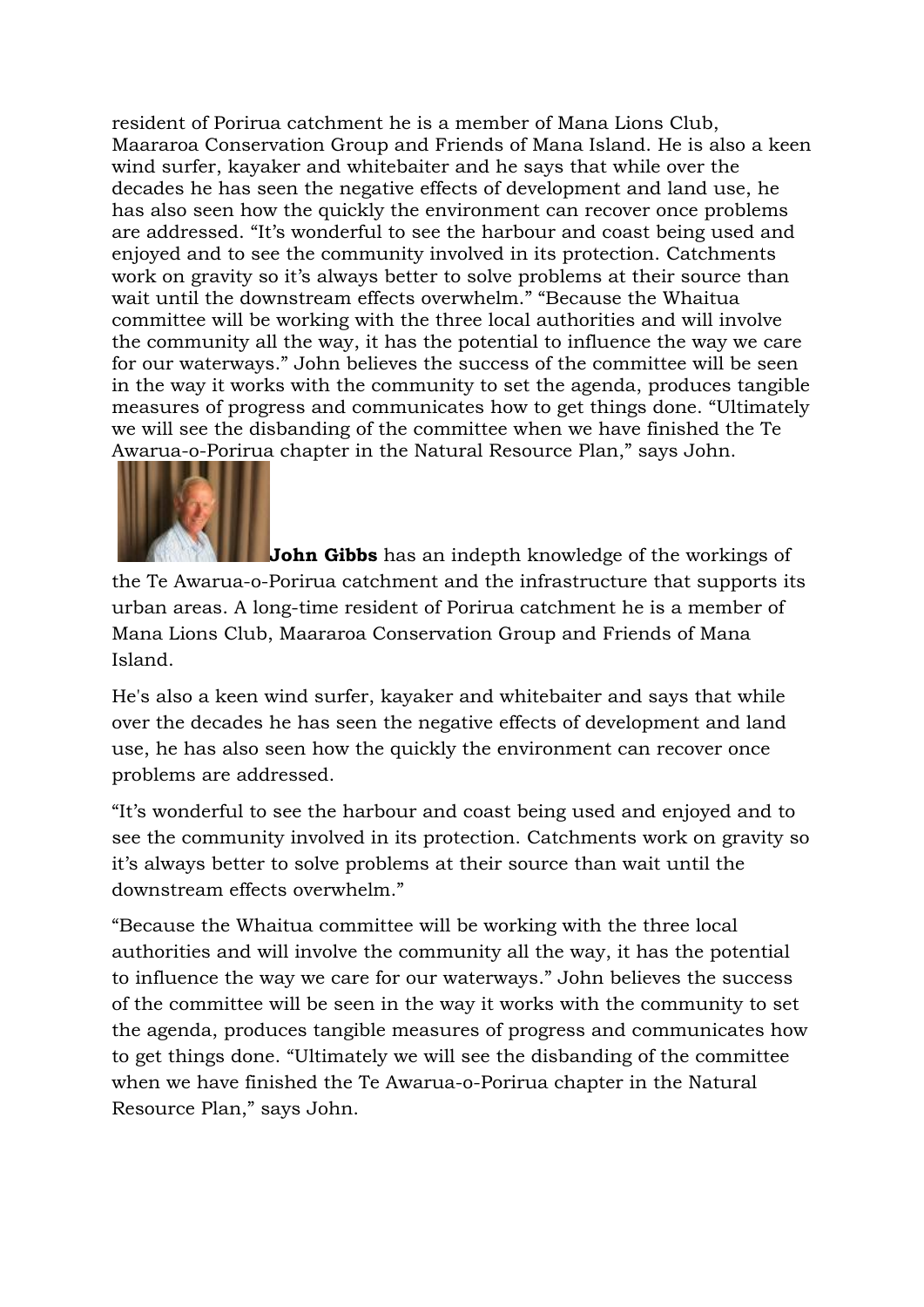

**John McKoy** has lived in Porirua since 1973 and has played in and used its coastal waters for most of that time. As a marine scientist, consultant in fisheries research and management and Chair of the National Rock Lobster Management Group he spends time overseas and throughout New Zealand.

When at home, John enjoys boating, fishing and working on community projects such as the Pauatahanui Inlet Community Trust and the Plimmerton Residents' Association. "All sorts of things influence the health of our coasts and harbours. The whole idea is to involve the people who live and work in the catchment as they are the ones whose actions have impact. The committee will have strong support from local authorities, strong technical support from the regional council and firm links in the community. It also has a really good basis from which to work, with many issues identified, planning and development options in place and possible solutions floated by the Porirua Harbour Strategy and Action Plan," says John.

"I am looking forward to contributing what I can to help manage and restore the resources of the catchment in an ecologically sustainable way."



**Warrick Lyon** grew up in Mana, fishing and sailing on the harbour. He continues his close association with Te Awarua-o-Porirua through his work as a NIWA scientist. He is currently studying for a Ph.D. in marine biology. This involves tracking Rig sharks in the harbour and undertaking bio-security, marine life surveys and studies. Talking to people in the community and school children is part of his work and he enjoys hearing what they are interested in and sharing what he

knows about the marine ecosystem. He believes the committee has a unique opportunity to listen, learn and communicate.

"There is still a lot we can learn about what people want from the land and water in the catchment. If we want business and industry to prosper and the harbour to flourish the way to achieve this is to listen and talk to each other. With all the different skills available to us we should be able to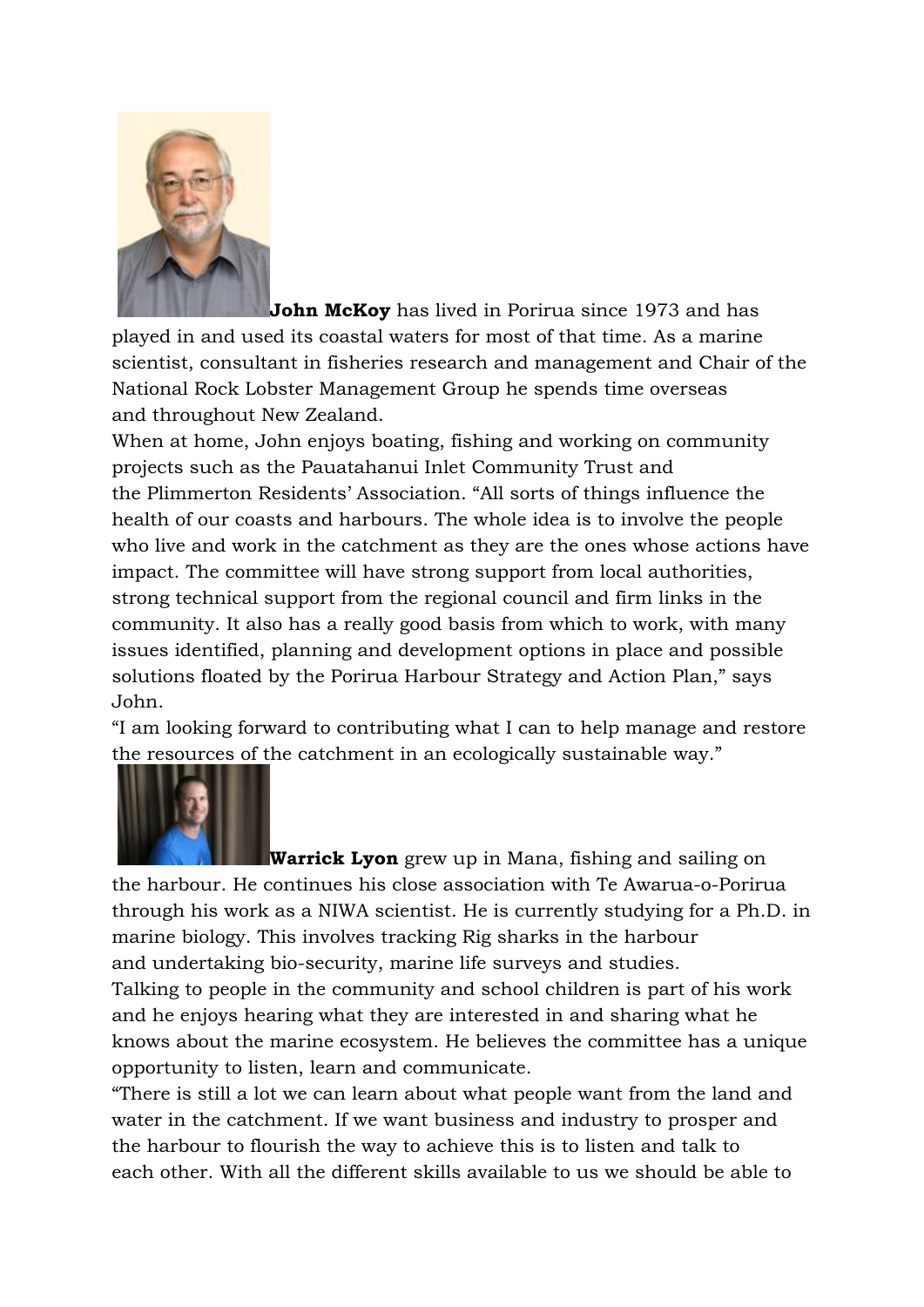reach a better understanding of what the community wants and achieve better outcomes for all."

"As a local I feel that the harbour is mine and it is my responsibility to care for it. I am looking forward to working with others who feel the same way," Warrick says.



**Diane Strugnell** is an occupational therapist and farmer, Diane has lived on Moonshine Road since 1976 and currently runs a 650 acre 'working farm'. This farm is the starting point for tributaries of the Moonshine and Pauatahanui Streams. Diane is very conscious of the impact her activities can have on the water and the impact that water has on her life.

"I want to understand more about the relationship between the impact of our activities on the water because how we treat it and the benefit it provides is a two way relationship," Diane says.

She is a member and Treasurer of the Pauatahanui Residents Association executive committee as well as a member of the Large Rural Landowners group, the Moonshine Valley Residents' Association and was a founding member and Chair of Preserve Pauatahanui.

"Now that I live on the farm I am very conscious of its role in Te Awarua-o-Porirua. Over the years we have lived in Pauatahanui and used the harbour and its environs recreationally – cycling, walking and sailing. I want to ensure others will be able to do so in the future."



**Councillor David Lee** is an experienced strategic planner, he has worked in central government (NZ Defence Force, NZTA) and local government (Greater Wellington Regional Council, former North Shore City Council) for 25 years.

He has developed a deep understanding of the processes and mechanisms for getting action and results. David is a natural connector, and the relationships he has forged across business, social and community interests are a powerful complement to his government sector know-how. He is a certified RMA Commissioner and is the Climate Change Portfolio Leader at Wellington City Council. Born and raised in Christchurch, David lived in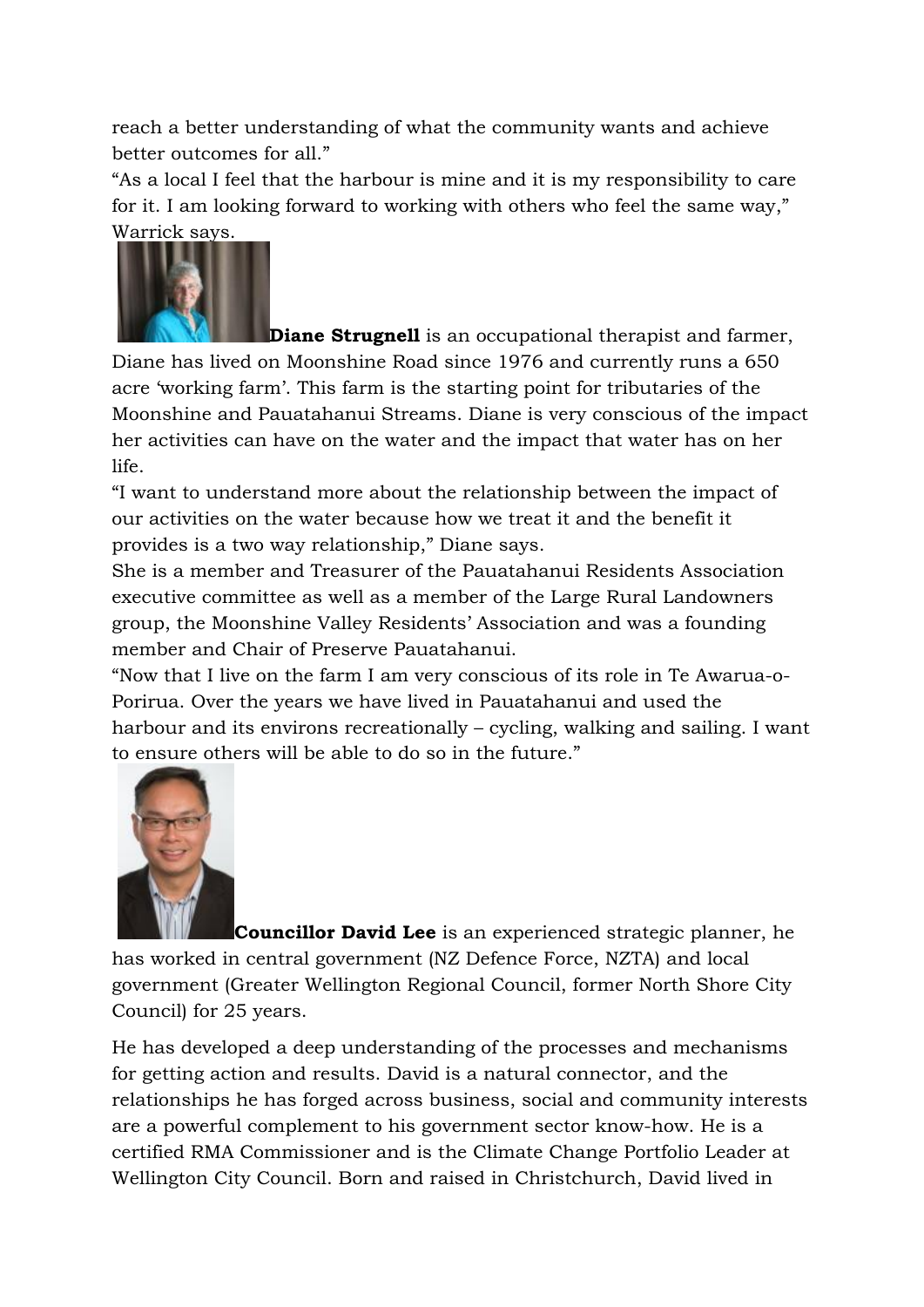Auckland before making Wellington his home. He enjoys mountain biking, sailing, golf and DIY.



**Councillor Dale Williams,** is our new Porirua City Council representative on the committee. Dale replaces Bronwyn Kropp. Dale grew up on a Waikato dairy farm and am is a motorcycle engineer by trade. He served three terms as Mayor of Otorohanga District – a rohe covering sensitive and precious harbours, rivers, catchments and tributaries. Working with Iwi, communities, farmers and stakeholders, helping develop sustainable co-management plans for our natural resources, has given him unique experiences and a strong connection to our place. He feels it is a privilege to serve the Porirua community and support the kaitiakitanga of our special environment with Te Awarua-o-Porirua Whaitua Committee



**Larissa Toelupe** came to live in New Zealand from Samoa five years ago seeking greater opportunity for her family. She chose to live in Porirua because this had been her home for several years while she studied at Victoria University.

"I looked at other areas to live but when I came back to Porirua I could easily identify with the people and the environment and I immediately felt at ease and at home," Larissa says.

She brings skills that are both academic and practical to the committee. She has a Bachelor of Science in Environmental Studies and Geography and was formerly project coordinator for an EU-funded Independent Water Scheme project in Samoa. She is also a trustee for the Porirua Harbour and Catchment Community Trust (PHACCT) and was instrumental in the development of the Samoan documentary on the Porirua Harbour.

"I had experience with water management and community planning and development in Samoa, and I understand how important it is to be familiar with the perceptions of the people you work with. It is vital to choose communication tools that are appropriate to them. It is very rewarding when you see a connection between the community and the subject begin to develop and that is what I hope to achieve in my time on Te Awarua-o-Porirua Whaitua Committee," says Larissa.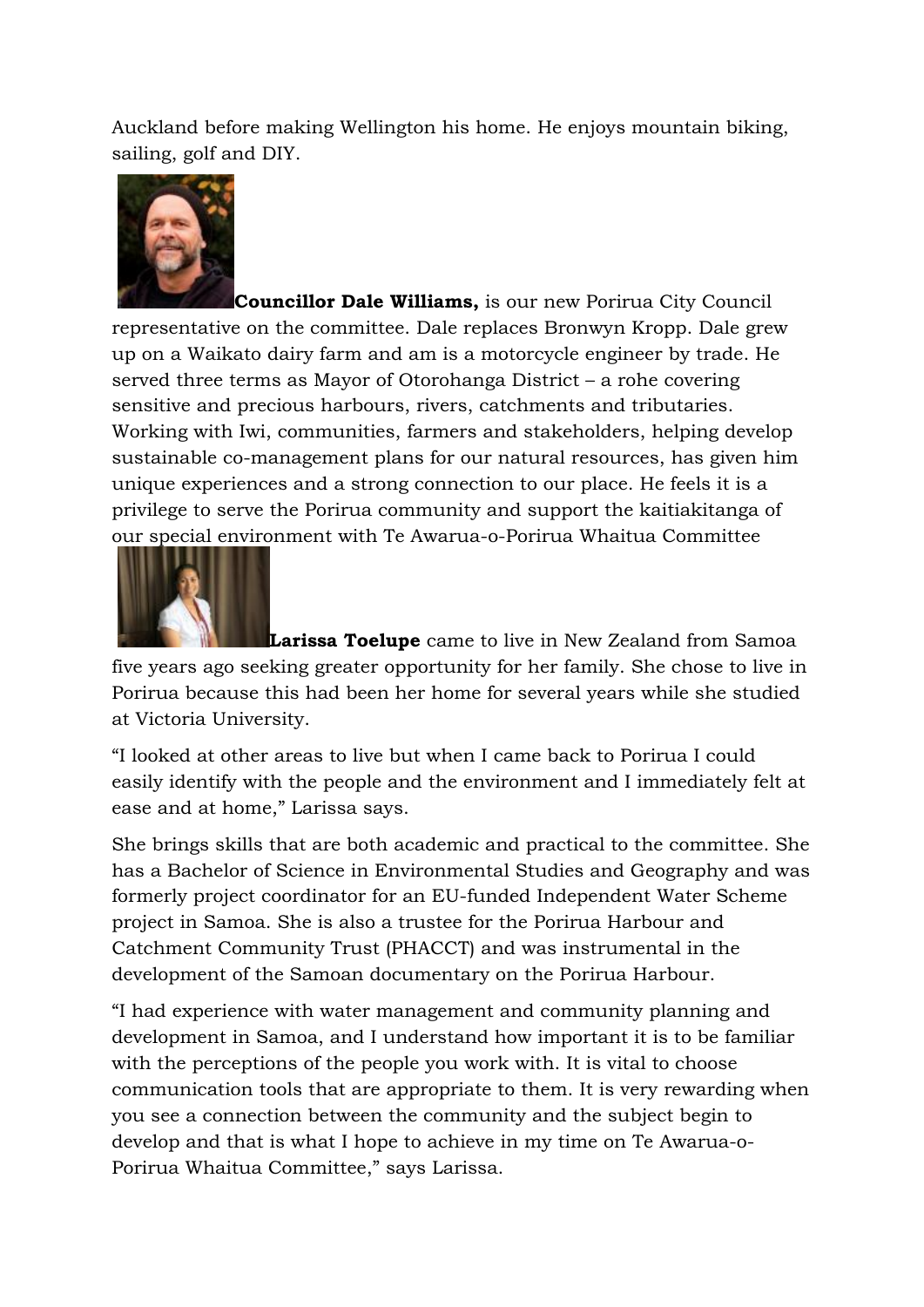

**Councillor Barbara Donaldson** is a long-time resident of Porirua and has always been active in the community. This is her third term as a regional councillor and she holds the position of Chair of the Regional Transport Committee and Sustainable Transport Committee, and a member of Te Upoko Taiao, amongst other roles on Council.

Barbara believes whaitua committees are an important part of the planning process as their decisions will affect the future of the environment. "This is a new way of doing things where we involve communities in making the rules for their area," Councillor Donaldson says. "We have strong political backing, expert technical support and a variety of skills and expertise on the committee. It will still be a big learning curve for all of us and will take a lot of hard work and commitment for us to ensure the wider Porirua community is part of the process and we are able to reach a consensus."

"Ultimately we may have to change the way we do things, but undoubtedly we do have to regulate what we do on land in order to protect our water," she says.

Meet the Ngāti Toa Rōpu representatives:



**Sharli-Jo Solomon** was chosen to represent Te Rūnanga o Toa Rangatira because of her lifelong passion for the environment. She is animated when she speaks of her life growing up in a playground from Kaitoki to Reikorangi.

"The relationship our whānau have with the land and sea helped shape the people we are today and provided the basis of our commitment to the environment. I am pleased to have the opportunity to represent our iwi," Sharli-Jo says.

Sharli-Jo believes it is the environment, our harbours, coast and rivers, that make Porirua and the region so beautiful.